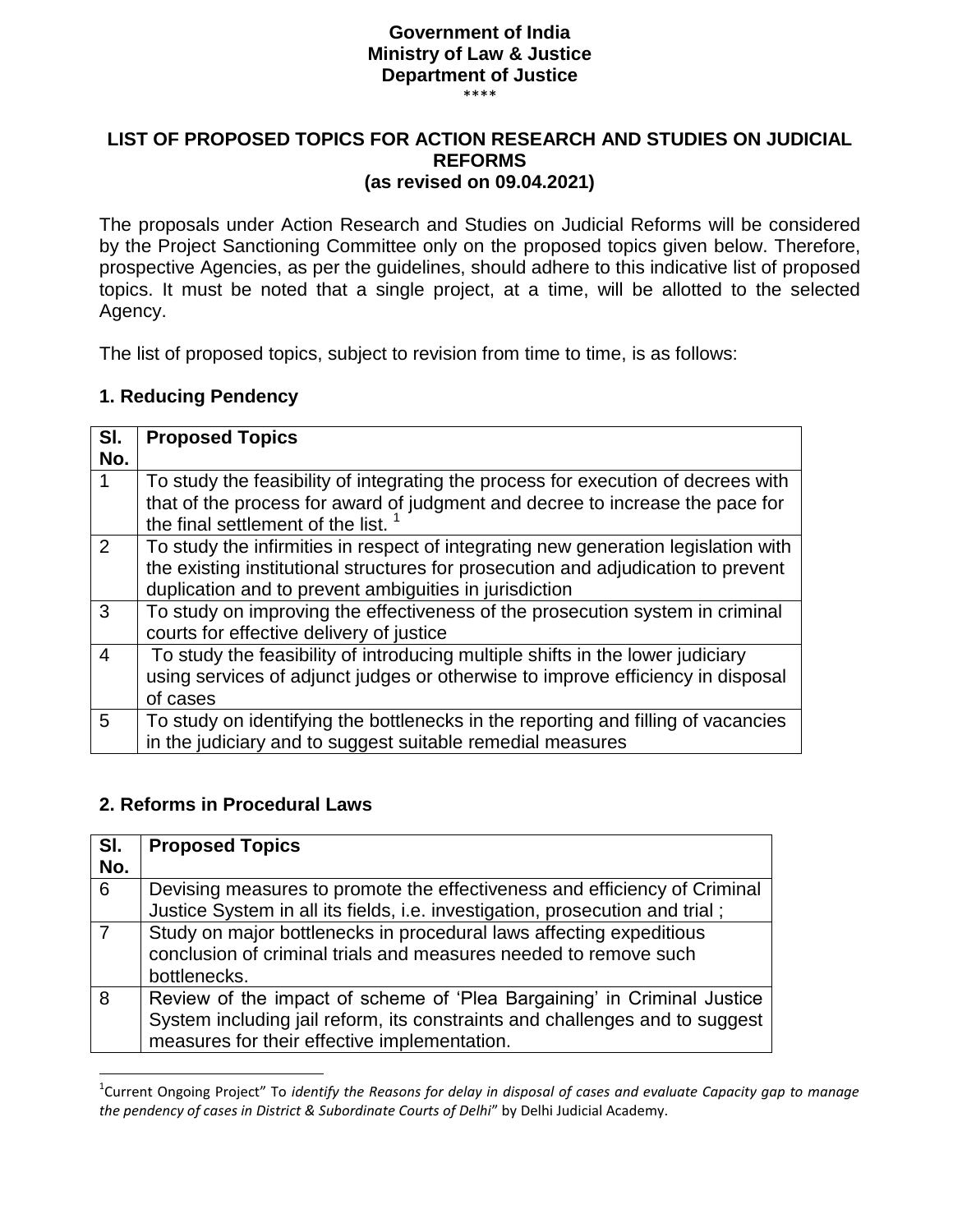| 9  | An assessment of the existing witness protection schemes; their impact      |
|----|-----------------------------------------------------------------------------|
|    | and changes required.                                                       |
| 10 | Measuring the impact of 2013 amendments in Criminal Law.                    |
| 11 | Study of Victims of different categories of crime and their experience with |
|    | the adjudication process.                                                   |
| 12 | Inter State comparison of adjudication of civil and criminal cases          |
| 13 | An Empirical Study of Implementation of 'Arrest Law' in select cases        |

# **3. Use of ICT for Judicial Reforms**

| SI.<br>No. | <b>Proposed Topics</b>                                                                                                                                                                                                                               |
|------------|------------------------------------------------------------------------------------------------------------------------------------------------------------------------------------------------------------------------------------------------------|
| 14         | Assessing the need for legal reform associated with the use of ICT for<br>delivery of justice.                                                                                                                                                       |
| 15         | Assessing the possibility and challenges of the use of social media and<br>mobile technology for judicial awareness.                                                                                                                                 |
| 16         | Analyzing the impact of computerization of courts and audio-video<br>recording of court proceedings on perception about privacy and data<br>security.<br>This project is subject to approval of e-Committee of the Supreme<br><b>Court of India.</b> |
| 17         | Study to recommend policies for improving the adoption and utilization of<br>ICT in the judicial system.                                                                                                                                             |
| 18         | "Paperless courts": To study the feasibility of replacing paper<br>documentation whenever possible without affecting delivery of justice to<br>speed up the justice delivery process                                                                 |

# **4. Fast-Track Courts**

| SI. | <b>Proposed Topics</b>                                                          |
|-----|---------------------------------------------------------------------------------|
| No. |                                                                                 |
| 19  | Efficacy of DoJ Fast Track Court Scheme in relation to under-trials             |
| 20  | An Impact Assessment of Fast Track Courts in India.                             |
| 21  | Effectiveness of Fast Track Courts in checking incidences of sexual<br>offences |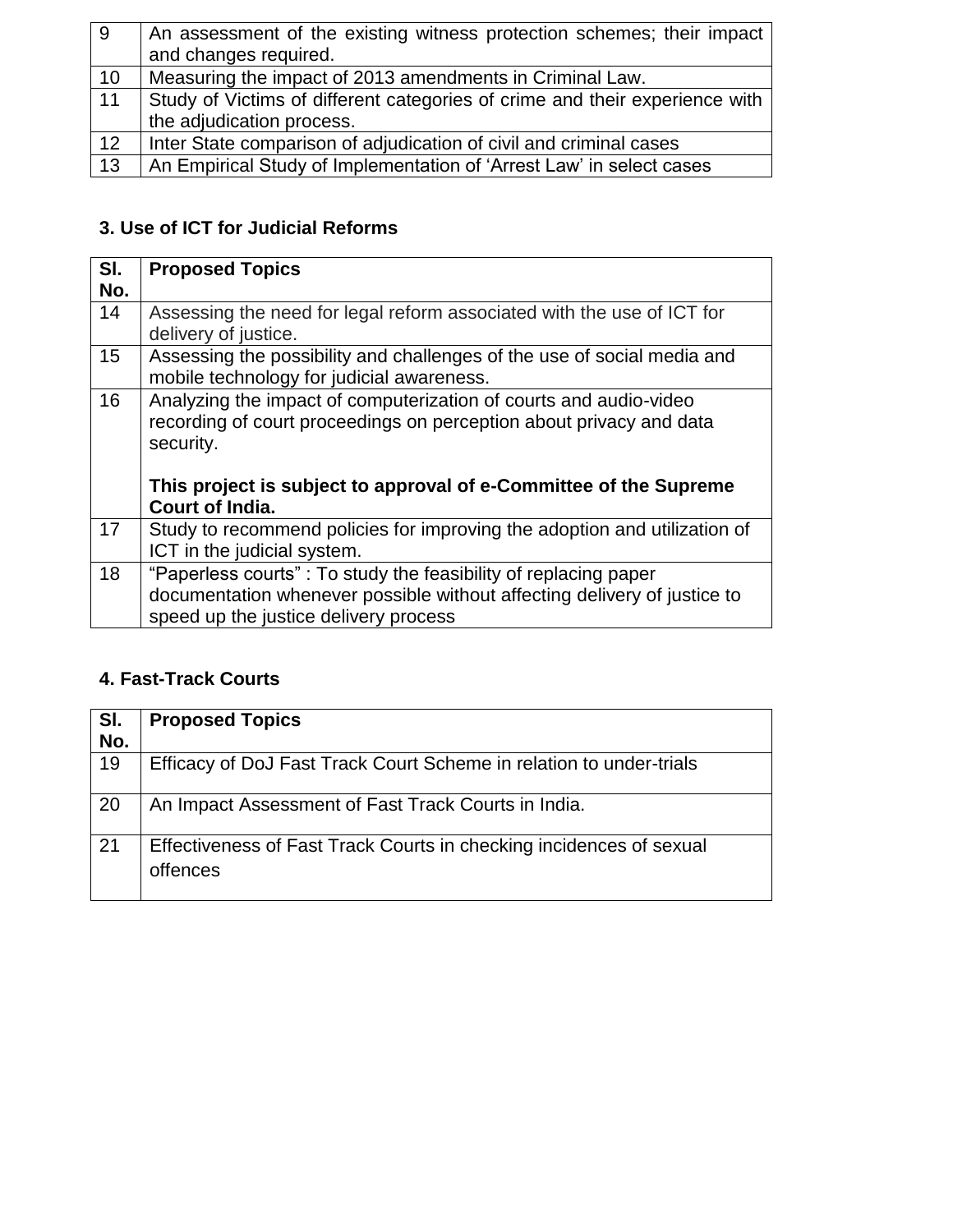# **5. Commercial Courts**

| SI.<br>No.      | <b>Proposed Topics</b>                                                                                                                  |
|-----------------|-----------------------------------------------------------------------------------------------------------------------------------------|
| $\overline{22}$ | Effectiveness of the Commercial Courts Act, 2015 as amended, in<br>reducing the time taken to enforce Contracts in India : <sup>2</sup> |
| 23              | Bottlenecks faced in implementation of and achieving objectives of the<br>Commercial Courts Act, 2015 as amended. <sup>3</sup>          |

# **6. Enforcement of Decrees**

| SI.<br>No. | <b>Proposed Topics</b>                                                                |
|------------|---------------------------------------------------------------------------------------|
| 24         | Time and Motion study on Enforcement of Decrees and ways to reduce<br>judicial delays |
| 25         | A study on cases where enforcement of decrees contributes to delay                    |

### **7. Miscellaneous**

| SI.<br>No. | <b>Proposed Topics</b>                                                                                                                                        |
|------------|---------------------------------------------------------------------------------------------------------------------------------------------------------------|
| 26         | To study the use of sentencing power by various courts in the criminal<br>hierarchy to identify the impediments in the exercise of sentencing<br>jurisdiction |
| 27         | <b>Insolvency and Bankruptcy Code</b>                                                                                                                         |
| 28         | <b>Crimes Against Women</b>                                                                                                                                   |
| 29         | Children in Conflict with the Law                                                                                                                             |
| 30         | Human Trafficking                                                                                                                                             |

## **8. New Topics**

| SI.<br>No. | <b>Proposed Topics</b>                                                                                                                                                                                      |
|------------|-------------------------------------------------------------------------------------------------------------------------------------------------------------------------------------------------------------|
| 31         | Study on functioning of Dedicated Commercial Courts in country &<br>suggestions for improvement special focus on commercial courts in Delhi<br>and Mumbai.                                                  |
| 32         | Study on functioning of Dedicated Commercial Courts in country &<br>suggestions for improvement; special focus on states such as<br>TamilNadu, Andhra Pradesh, Madhya Pradesh, Uttar Pradesh,<br>Rajasthan. |
| 33         | Comprehensive study on functioning of e-filing introduced in India                                                                                                                                          |

 2 Current Ongoing Project"*Impact Assessment of Commercial Courts Act, 2015 with reference to Commercial litigations* 

*pending in State of Bihar & Jharkhand*" by Chanakya National Law University, Patna 3 Current Ongoing Project"*The Commercial Court Guide (India) 2021*" by National Law University Delhi.